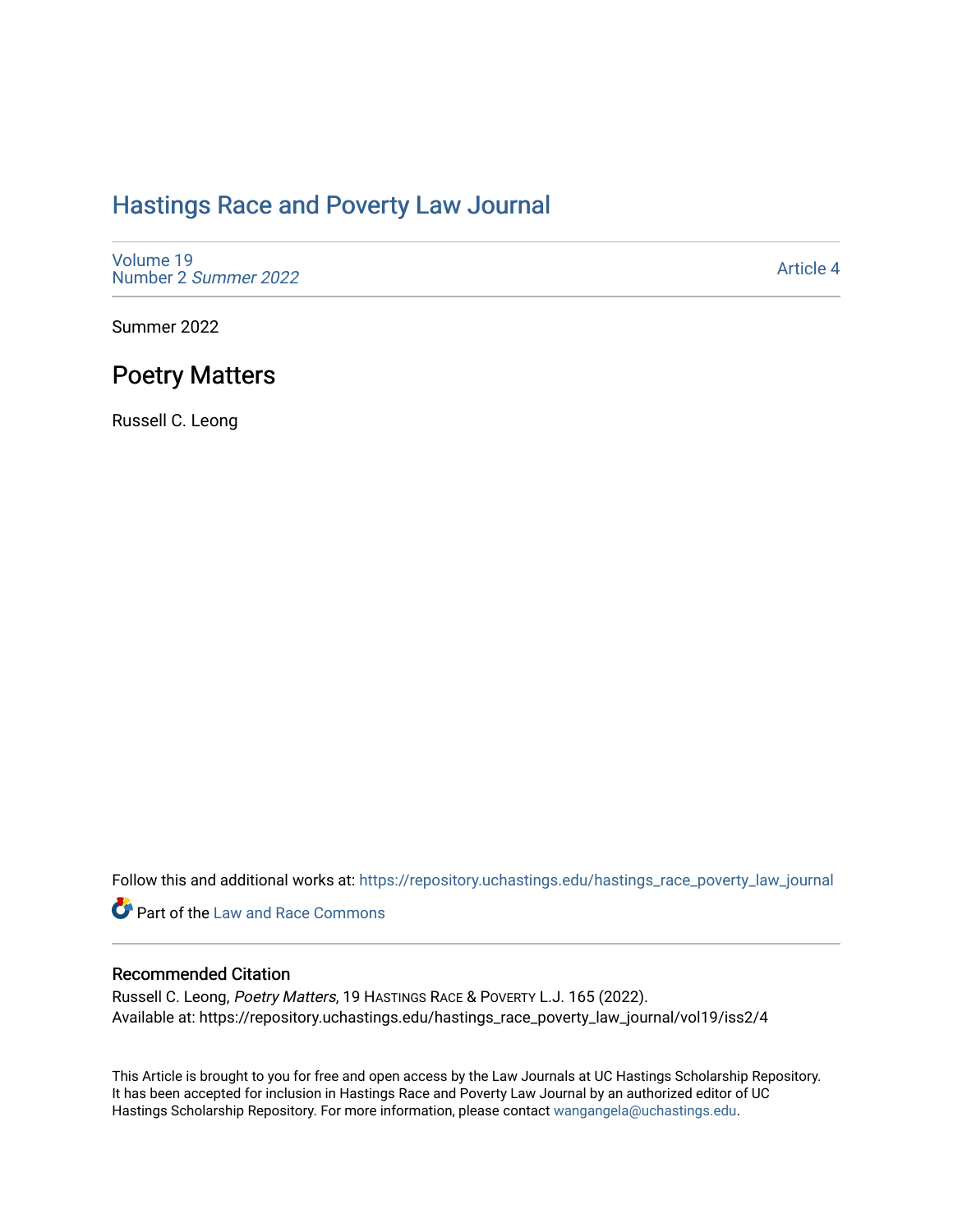# **UC HASTINGS CENTER FOR RACIAL AND ECONOMIC JUSTICE CONFERENCE: "CONNECTING THE THREADS THAT BIND: CONTEXTUALIZING LEGALIZED VIOLENCE AGAINST ASIAN AMERICANS"**

**SEPTEMBER 10, 2021**

*Poet Russell Leong punctuated the conference with his creative work. He conducted a live reading of his two poems, "It's Another City Today" and "Epilogue: Saved by America?"*

## **Poetry Matters**

RUSSELL LEONG

#### *Biography:*

Russell C. Leong is a poet activist who believes in the power of words to free the future. Leong was chief editor of UCLA Amerasia Journal (1977- 2010) and later founded and edited the CUNY Forum: *Asian American/Asian Studies for the City University of New York's Asian American Asian Research Institute*. His stories, "Phoenix Eyes," garnered an American Book award, and his poetry, The "Country of Dreams and Dust," received in Oakland PEN Josephine miles award. Leong's stories and poems have been translated and published in Shanghai, Hong Kong, Taipei, and Nanjing, and have been included in American anthologies edited by Jessica Hagedorn, Ishmael Reed, Shawn Wong, and others. Leong has an MFA in theatre and film from UCLA, where he was an adjunct professor of English and Asian American Studies.

[165]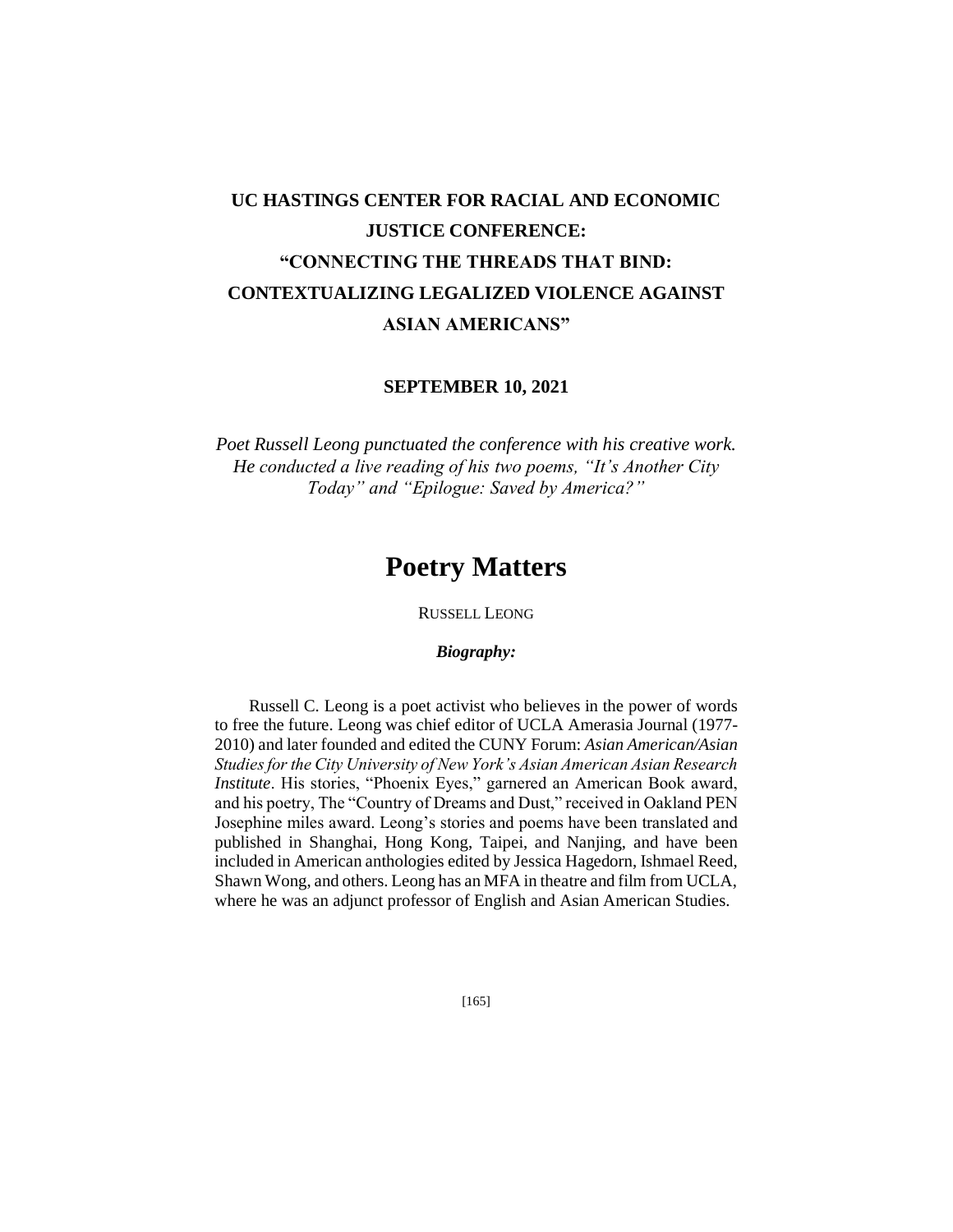# **Transcript**

First, a shout out to the organizers and also to the students who are reading poetry throughout the day. Earlier, it was mentioned why poetry isn't just a lunch break; rather, poems have a unique place in our profession and practice. Poems can question power. Poems can create community. Finally, poems can humanize our activism and politics. Poems can be carried in the mind; you cannot imprison the mind.

Today, I'm going to read two poems written twenty years apart. The first poem, "It's Another City Today" actually is connected with one of our panelists, Professor Stephen Lee. In 2001, he was an MA student at UCLA, and actually he was staying at my house before going onto Irvine. I remember the morning of 9/11. We turned on the television: it was about 7:00 in the morning. There were images of the planes running into Manhattan's Twin Towers. I asked Stephen "Hey Stephen is this a Godzilla movie or rerun?" because I figured he knew more about films. The planes and towers appeared over and over on loop. Newscasters kept on repeating themselves saying "It's another America today because America had changed. It's another city too, especially New York City because of the downfall of its iconic Twin Towers."

After that fateful day of September  $11<sup>th</sup>$ , actually Stephen became an editorial assistant for Amerasia Journal. Together with Don Nakanishi and myself, we put together this first (maybe the only book on 9/11) *Asian Americans on War and Peace.* If you take a look at the cover, you can see at the top there's a picture of Sikhs in New York, taken by the late Corky Lee, and on the bottom a sign from World War II that says no "Japs or Hindus allowed." So, you can see the connection between what happened on 9/11 and today, goes way back to World War II, and before. During this time, Stephen actually had a chance to go back to New Mexico where he was born and raised. He wrote about his experience looking for the internment camps, also about his own identity as a person of color and as an Asian American.

I want to read this poem, "It's Another City Today." It's based on the mantra of the newscasters who are repeating over and over again that "it's another city".

> "It's another city today, They say. Another New York. Another L.A. Another America changed forever.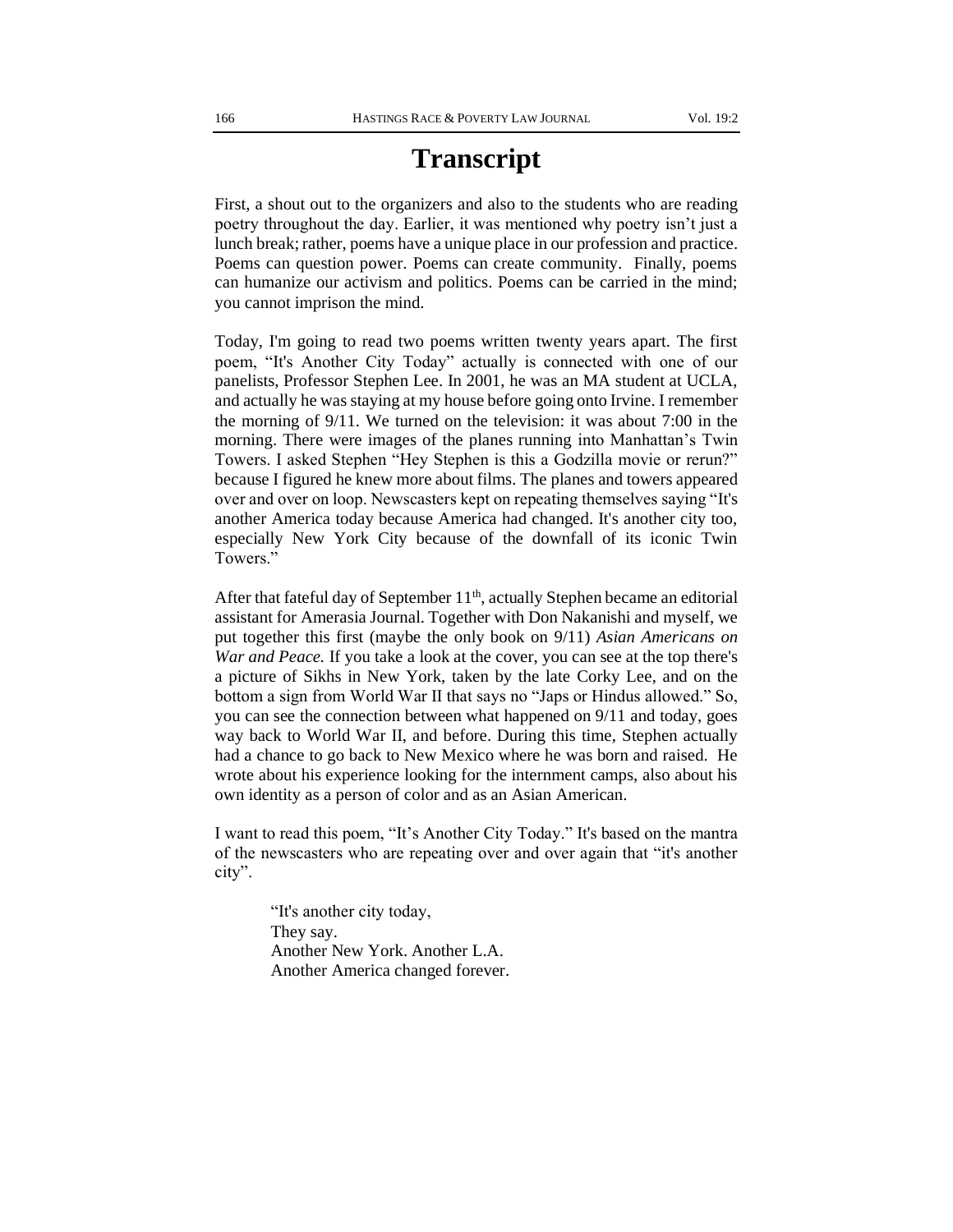Newscasters, generals, and presidents say It's another city today. They say Bring their world terrorists to justice. Look for someone slightly darker (than even me) Maybe a guy not so slant-eyed, taller. Who speaks Arabic. Not Chinese or English. It's another city. They say. He or she or they may be praying or plotting in a mosque. In a temple. In a church. In a truck, car, or plane. It's another city. They say. Nah. Mexicans don't qualify as the enemy. They just cross borders, every day, they say. Not even Chinese or Russians are enemies. That's another place, another time. It's another city. They say. But what if the enemy lurks within? Within the alley of the aorta. Within the barrio of the brain. Within the gutter below the skin. Within the bullet of the eye. Within the twist of the blade. Within your back?

Dead or alive I'm a different person, then who I was yesterday. Look me in the eye, I say for it's another city today."

I think for everybody, whether in Asia, in the Americas, North or Global South, it's not only another city, it's another world. Professor Alina Ball asked me to read the first poem. It so happened that Kabul had just fallen, and I was inspired to write a short piece called "Epilogue Saved by America". Asian Americans—not only East Asian—but South Asian, Southeast Asian and those from the global diaspora are indeed a part of our world. What happens in Kabul, Myanmar, Hong Kong, Mumbai, Singapore—also has profound implications for Asians in the Americas.

### **Epilogue: Saved by America?**